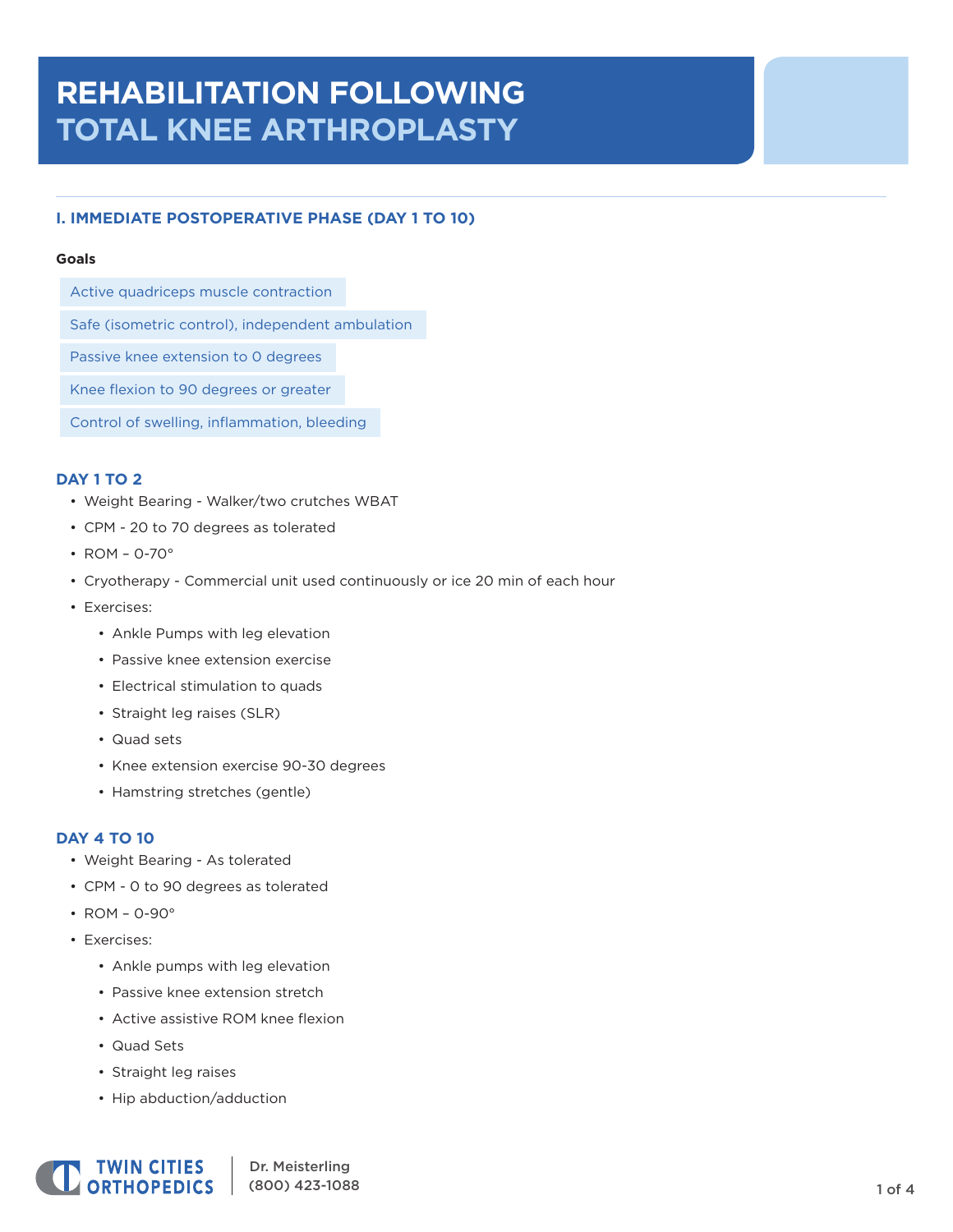- Knee extension exercise 90-0 degrees
- Continue use of cryotherapy
- Gait Training Continue safe ambulation. Instruct in transfers

## **II. MOTION PHASE (WEEK 2-6)**

#### **Goals**

Improve range of motion

Enhance muscular strength/endurance

Dynamic joint stability

Diminish swelling/inflammation

Establish return to functional activities

Improve general health

### **CRITERIA TO ENTER PHASE II**

- 1. Leg control, able to perform SLR
- 2. Active ROM 0-90 degrees
- 3. Minimal pain/swelling
- 4. Independent ambulation/transfers

#### **WEEK 2-4**

- Weight Bearing WBAT with assisted device
- Exercises:
	- Quad Sets
	- Knee extension exercise 90-0 degrees
	- Terminal knee extension 45-0 degrees
	- Straight leg raises (flexion/extension)
	- Hip abduction/adduction
	- Hamstring curls
	- 1/4 Squats
	- Stretching
		- Hamstrings, Gastrocnemius, Soleus, Quads
	- Bicycle ROM Stimulus
	- Continue passive knee extension stretch
	- Continue use of cryotherapy
	- Discontinue use of TEDS hose at 2-3 weeks (physician's approval)

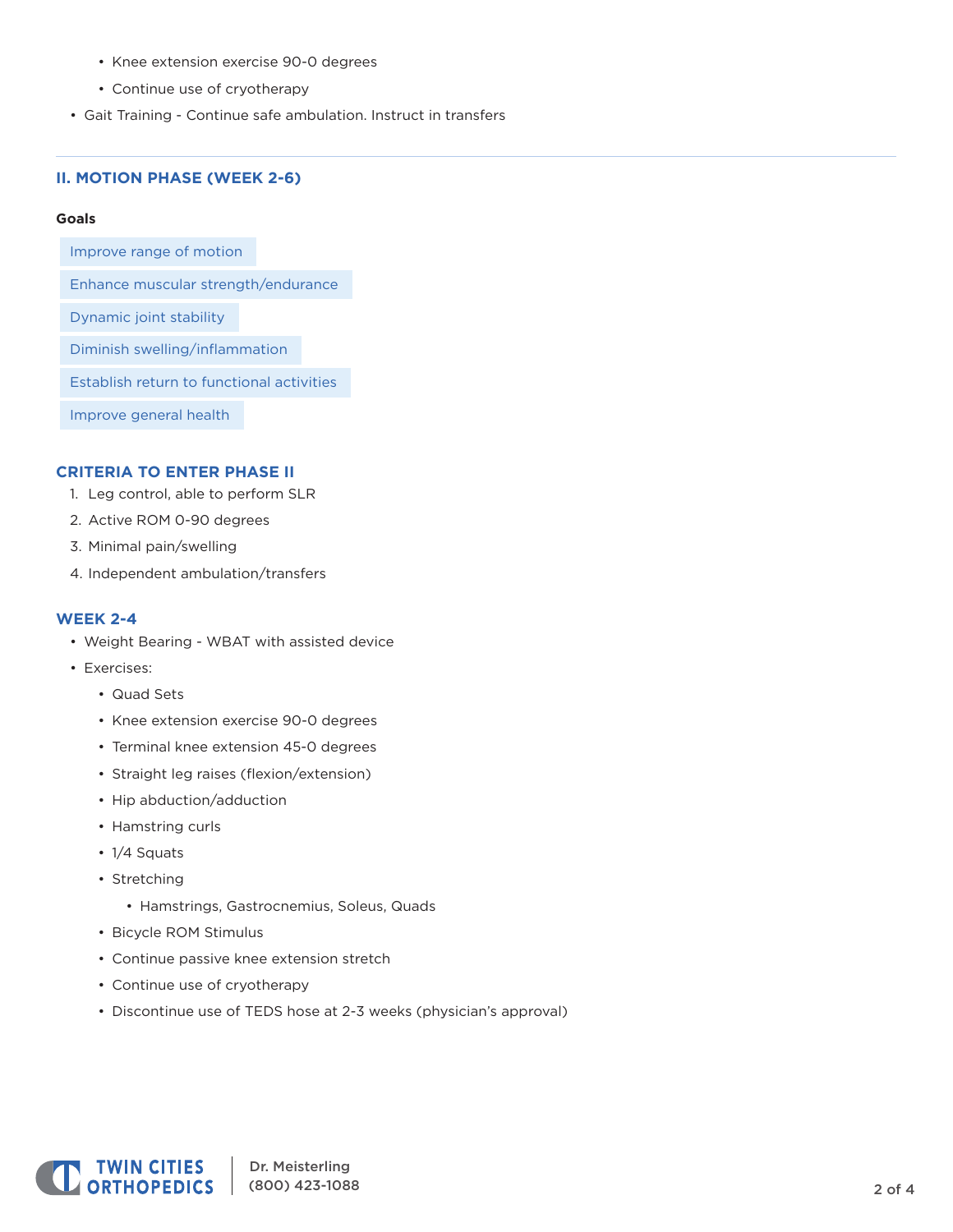## **WEEK 4-6**

- Exercises:
	- Continue all exercises listed previously
	- Initiate:
		- Front and lateral step-ups (minimal height)
		- 1/4 front lunge
		- Pool program
		- Continue compression, ice, elevation for swelling

## **III. INTERMEDIATE PHASE (WEEK 7-12)**

#### **Goals**

Progression of ROM (0 to 120 degrees and greater) Enhancement of strength/endurance Eccentric/concentric control of the limb Cardiovascular fitness Functional activity performance

## **CRITERIA TO ENTER PHASE III**

- 1. Range of motion 0-110 degrees
- 2. Voluntary quadriceps muscle control
- 3. Independent ambulation
- 4. Minimal pain/inflammation

### **WEEK 7-10**

- Exercises:
	- Continue all exercises listed in Phase II
	- Initiate progressive walking program
	- Initiate endurance pool program
	- Return to functional activities
	- Lunges, 1/2 squats, step ups (2" to start)
	- Emphasize eccentric/concentric knee control

## **IV. ADVANCED ACTIVITY PHASE (WEEK 14-26)**

#### **Goals**

Allow selected patients to return to advanced level of function (recreational sports)

Maintain/improve strength and endurance of lower extremity

Return to normal life style